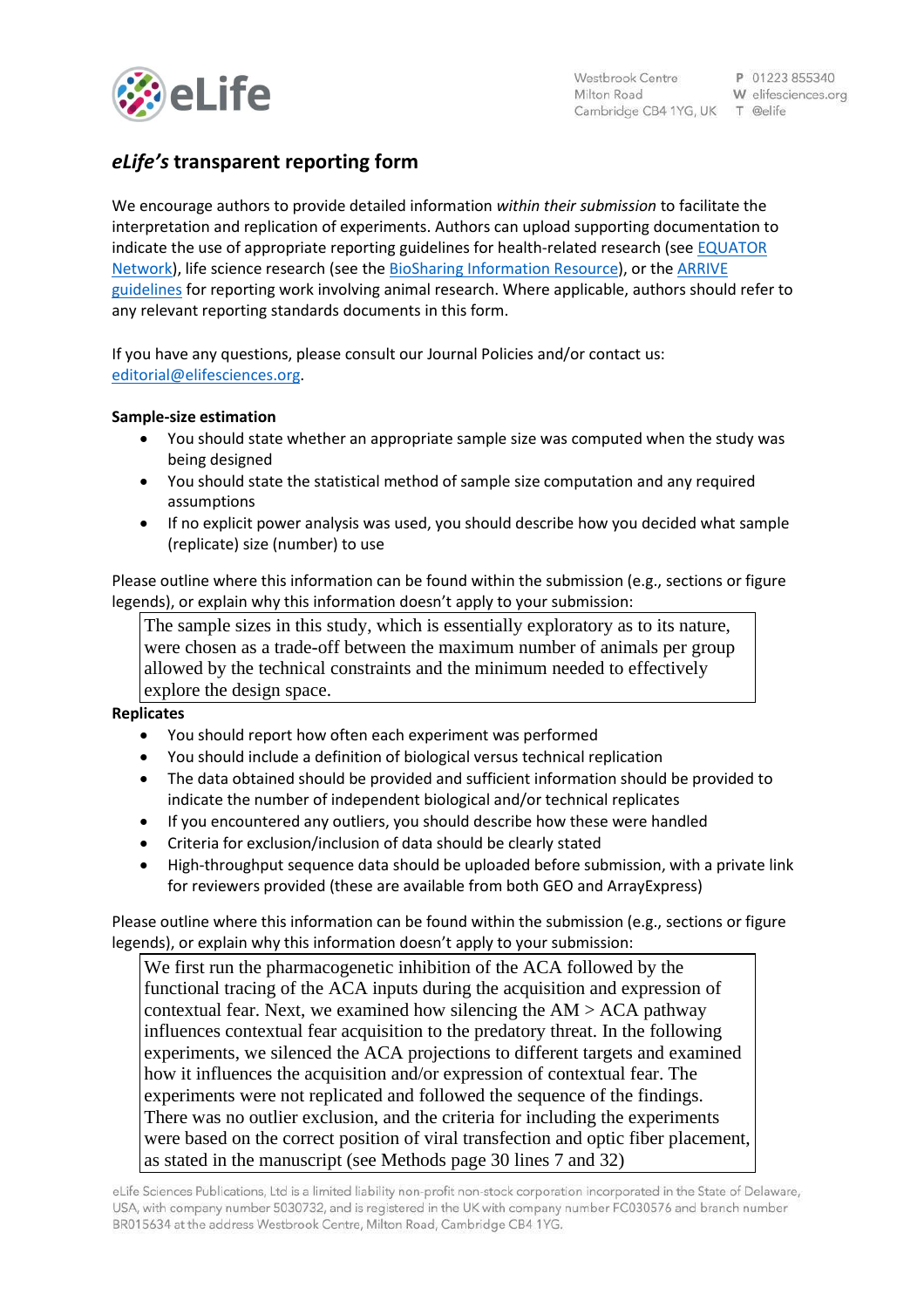# **Statistical reporting**

- Statistical analysis methods should be described and justified
- Raw data should be presented in figures whenever informative to do so (typically when N per group is less than 10)
- For each experiment, you should identify the statistical tests used, exact values of N, definitions of center, methods of multiple test correction, and dispersion and precision measures (e.g., mean, median, SD, SEM, confidence intervals; and, for the major substantive results, a measure of effect size (e.g., Pearson's r, Cohen's d)
- Report exact p-values wherever possible alongside the summary statistics and 95% confidence intervals. These should be reported for all key questions and not only when the p-value is less than 0.05.

Please outline where this information can be found within the submission (e.g., sections or figure legends), or explain why this information doesn't apply to your submission:

Statistical analysis methods were fully described in the Methods Section (see page 34 line 8 and 29). The raw data for the behavior experiments are plotted in the figure graphs, indicating the mean  $(\pm$  SEM) values. Complete statistical analyses for behavioral experiments are described in the Figure Legends, and the statistical analyses for the cell counting can be found in the Results Section. In both instances, exact values of N, means, SEM, and effect sizes are fully reported, and exact p-values whenever possible for significant and nonsignificant results.

(For large

datasets, or papers with a very large number of statistical tests, you may upload a single table file with tests, Ns, etc., with reference to sections in the manuscript.)

## **Group allocation**

- Indicate how samples were allocated into experimental groups (in the case of clinical studies, please specify allocation to treatment method); if randomization was used, please also state if restricted randomization was applied
- Indicate if masking was used during group allocation, data collection and/or data analysis

Please outline where this information can be found within the submission (e.g., sections or figure legends), or explain why this information doesn't apply to your submission:

The animals were randomly allocated to each experimental group without utilizing a restricted randomization criterium. As indicated in the manuscript, behavioral sessions were blindly scored by a trained observer (see Methods page 29 line 14), and the statistical analyses were conducted by an experimenter (MVCB) without previous knowledge of the experimental results (see Methods page 35 line 8).

### **Additional data files ("source data")**

- We encourage you to upload relevant additional data files, such as numerical data that are represented as a graph in a figure, or as a summary table
- Where provided, these should be in the most useful format, and they can be uploaded as "Source data" files linked to a main figure or table
- Include model definition files including the full list of parameters used
- Include code used for data analysis (e.g., R, MatLab)
- Avoid stating that data files are "available upon request"

eLife Sciences Publications, Ltd is a limited liability non-profit non-stock corporation incorporated in the State of Delaware, USA, with company number 5030732, and is registered in the UK with company number FC030576 and branch number BR015634 at the address Westbrook Centre, Milton Road, Cambridge CB4 1YG.